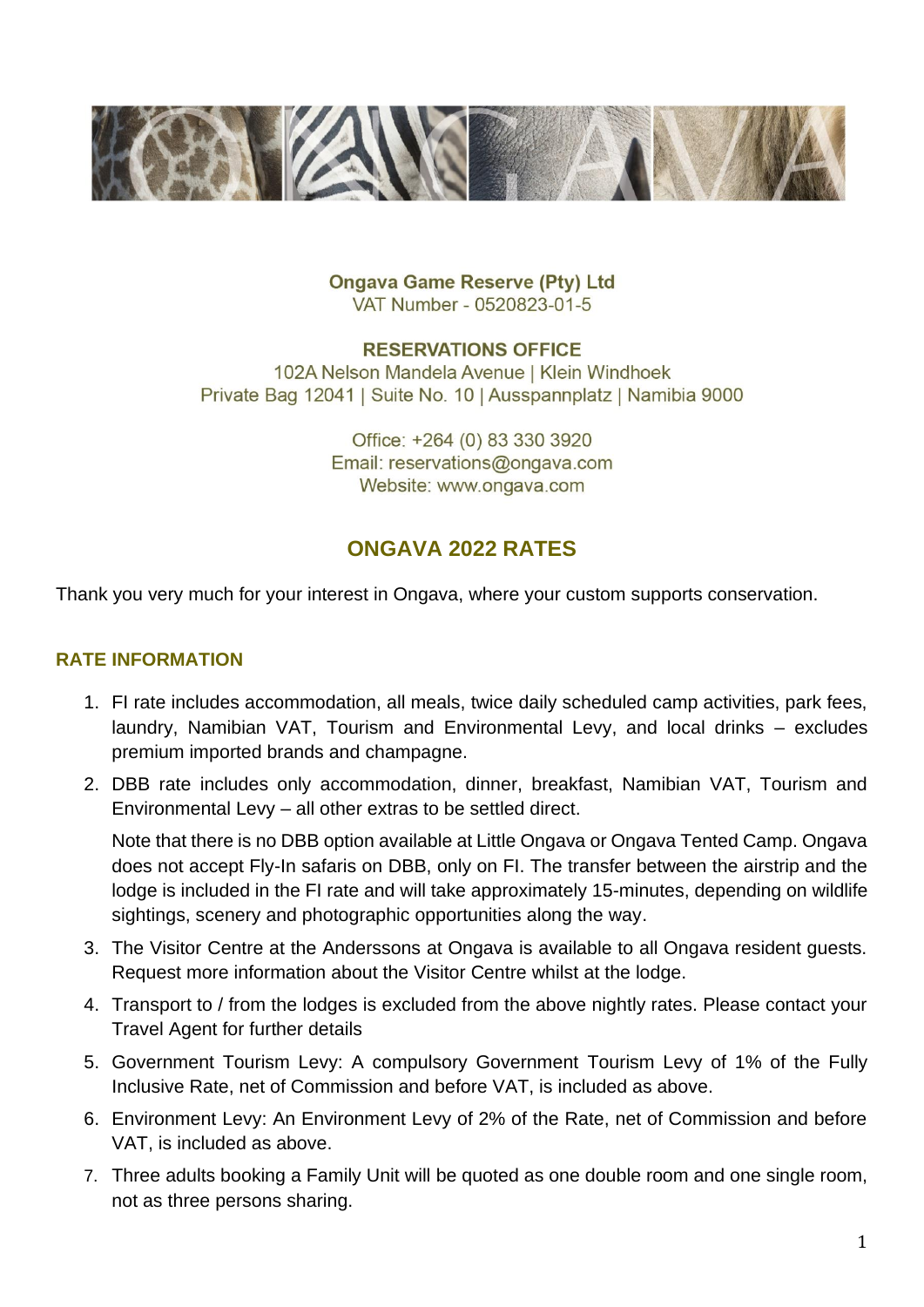# **2022 Rack Rates valid 11 January 2022 - 10 January 2023**

**LOW SEASON: 11 January 2022 – 30 June 2022 & 01 December 2022 – 10 January 2023 HIGH SEASON: 01 July 2022 – 30 November 2022**

| <b>Namibia Dollars</b>         | <b>LOW SEASON</b> |                    |                                           |                               |                                                                        |                |  |  |
|--------------------------------|-------------------|--------------------|-------------------------------------------|-------------------------------|------------------------------------------------------------------------|----------------|--|--|
|                                | <b>Basis</b>      | Configuration      | <b>Including</b><br>VAT&<br><b>Levies</b> | Excl<br>VAT&<br><b>Levies</b> | <b>Levies</b><br>(NTB Bed<br>$L$ evy +<br><b>Research</b><br>Levy ORC) | <b>VAT 15%</b> |  |  |
| <b>Ongava Tented Camp</b>      | FI                | Per Person Sharing | 9,876                                     | 8,369                         | 251                                                                    | 1,255          |  |  |
|                                | <b>FI</b>         | Per Single Room    | 12,344                                    | 10,461                        | 314                                                                    | 1,569          |  |  |
| <b>Ongava Lodge</b>            | <b>DBB</b>        | Per Person Sharing | 5,563                                     | 4,714                         | 141                                                                    | 707            |  |  |
|                                | <b>DBB</b>        | Per Single Room    | 6,954                                     | 5,893                         | 177                                                                    | 884            |  |  |
|                                | <b>FI</b>         | Per Person Sharing | 9,876                                     | 8,369                         | 251                                                                    | 1,255          |  |  |
|                                | FI.               | Per Single Room    | 12,344                                    | 10,461                        | 314                                                                    | 1,569          |  |  |
| <b>Anderssons at</b><br>Ongava | <b>DBB</b>        | Per Person Sharing | 8,559                                     | 7,253                         | 218                                                                    | 1,088          |  |  |
|                                | <b>DBB</b>        | Per Single Room    | 10,699                                    | 9,067                         | 272                                                                    | 1,360          |  |  |
|                                | FI.               | Per Person Sharing | 13,167                                    | 11,158                        | 335                                                                    | 1,674          |  |  |
|                                | <b>FI</b>         | Per Single Room    | 16,459                                    | 13,948                        | 418                                                                    | 2,092          |  |  |
| Little Ongava                  | <b>FI</b>         | Per Person Sharing | 17,556                                    | 14,878                        | 446                                                                    | 2,232          |  |  |
|                                | <b>FI</b>         | Per Single Room    | 21,945                                    | 18,597                        | 558                                                                    | 2,790          |  |  |

| <b>Namibia Dollars</b>    | <b>HIGH SEASON</b> |                    |                                           |                                      |                                                                        |                |  |
|---------------------------|--------------------|--------------------|-------------------------------------------|--------------------------------------|------------------------------------------------------------------------|----------------|--|
|                           | <b>Basis</b>       | Configuration      | <b>Including</b><br>VAT&<br><b>Levies</b> | <b>Excl</b><br>VAT&<br><b>Levies</b> | <b>Levies</b><br>(NTB Bed<br>$L$ evy +<br><b>Research</b><br>Levy ORC) | <b>VAT 15%</b> |  |
| <b>Ongava Tented Camp</b> | FI.                | Per Person Sharing | 13,167                                    | 11,158                               | 335                                                                    | 1,674          |  |
|                           | <b>FI</b>          | Per Single Room    | 16,459                                    | 13,948                               | 418                                                                    | 2,092          |  |
| <b>Ongava Lodge</b>       | <b>DBB</b>         | Per Person Sharing | 7,418                                     | 6,286                                | 189                                                                    | 943            |  |
|                           | <b>DBB</b>         | Per Single Room    | 9,272                                     | 7,858                                | 236                                                                    | 1,179          |  |
|                           | FI                 | Per Person Sharing | 13,167                                    | 11,158                               | 335                                                                    | 1,674          |  |
|                           | FI                 | Per Single Room    | 16,459                                    | 13,948                               | 418                                                                    | 2,092          |  |
| Anderssons at<br>Ongava   | <b>DBB</b>         | Per Person Sharing | 11,412                                    | 9,671                                | 290                                                                    | 1,451          |  |
|                           | <b>DBB</b>         | Per Single Room    | 14,265                                    | 12,089                               | 363                                                                    | 1,813          |  |
|                           | FI                 | Per Person Sharing | 17,556                                    | 14,878                               | 446                                                                    | 2,232          |  |
|                           | <b>FI</b>          | Per Single Room    | 21,945                                    | 18,597                               | 558                                                                    | 2,790          |  |
| <b>Little Ongava</b>      | <b>FI</b>          | Per Person Sharing | 23,408                                    | 19,837                               | 595                                                                    | 2,976          |  |
|                           | FI                 | Per Single Room    | 29,260                                    | 24,797                               | 744                                                                    | 3,719          |  |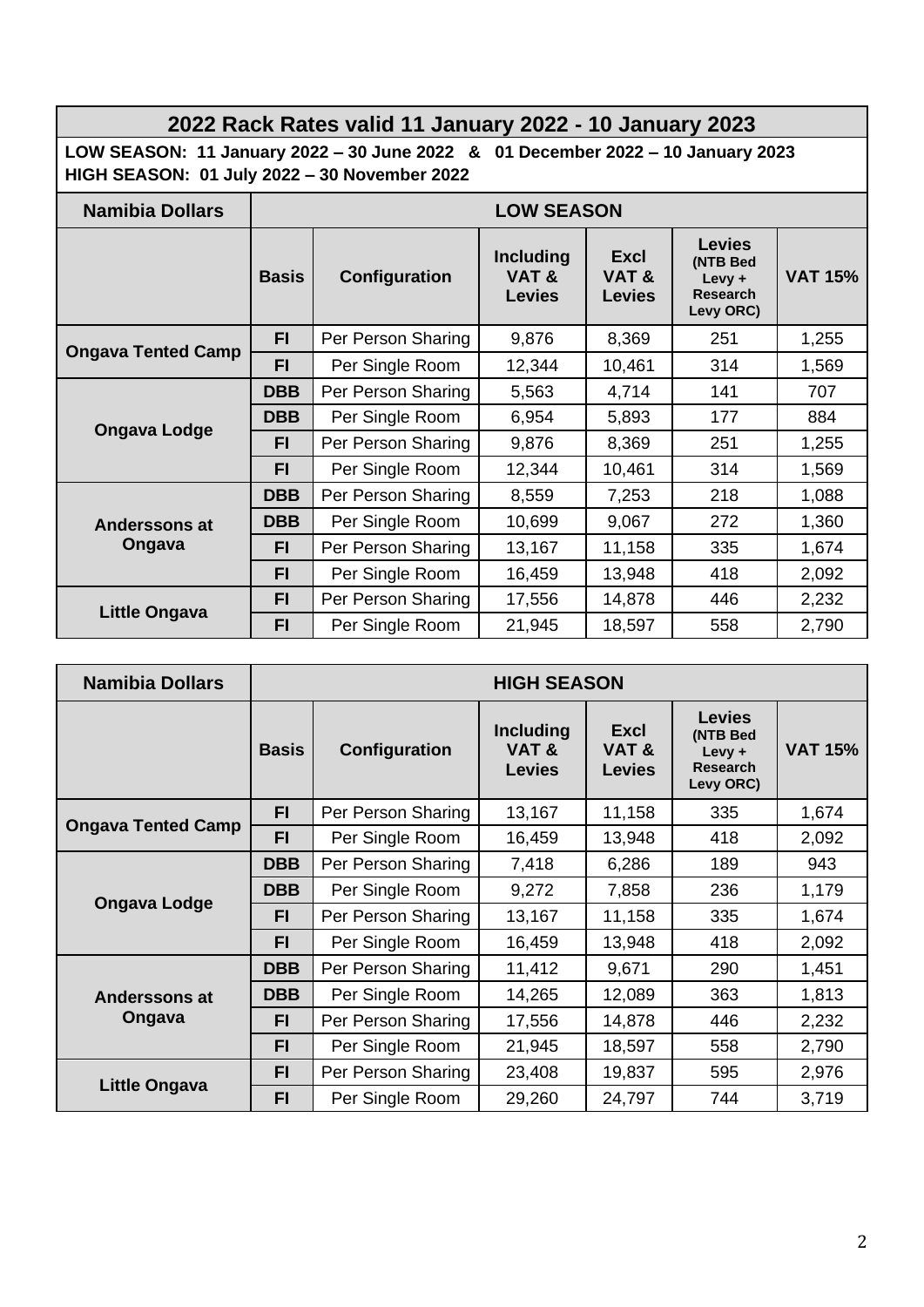# **Children Rates: valid 11 January 2022 - 10 January 2023**

**LOW SEASON: 11 January 2022 – 30 June 2022 & 01 December 2022 – 10 January 2023 HIGH SEASON: 01 July 2022 – 30 November 2022**

| <b>Namibia Dollars</b>                                                    | <b>LOW SEASON</b> |                   |                                           |                                                                                                        |
|---------------------------------------------------------------------------|-------------------|-------------------|-------------------------------------------|--------------------------------------------------------------------------------------------------------|
|                                                                           | <b>Basis</b>      | <b>Child rate</b> | <b>Including</b><br>VAT&<br><b>Levies</b> | <b>Rules &amp; Ages</b>                                                                                |
| Ongava Lodge & Andersson at<br>Ongava                                     | <b>DBB</b>        | Per Child Sharing | 1,952                                     | For children 6 to 16 years.<br>Only applicable to children<br>sharing with adult/s in                  |
| Ongava Lodge & Ongava<br><b>Tented Camp &amp; Anderssons at</b><br>Ongava | <b>FI</b>         | Per Child Sharing | 3,411                                     | family room or standard<br>rooms. Private Vehicle<br>compulsory for children                           |
| <b>Little Ongava</b>                                                      | <b>FI</b>         | Per Child Sharing | 6,145                                     | aged between 6 & 12 years<br>in combination with FI<br>basis. See vehicle rate<br>under miscellaneous. |

| <b>Namibia Dollars</b>                                                                      | <b>HIGH SEASON</b> |                   |                                           |                                                                                                           |
|---------------------------------------------------------------------------------------------|--------------------|-------------------|-------------------------------------------|-----------------------------------------------------------------------------------------------------------|
|                                                                                             | <b>Basis</b>       | <b>Child rate</b> | <b>Including</b><br>VAT&<br><b>Levies</b> | <b>Rules &amp; Ages</b>                                                                                   |
| Ongava Lodge &<br><b>Anderssons at Ongava</b>                                               | <b>DBB</b>         | Per Child Sharing | 4,835                                     | For children 6 to 16 years.<br>Only applicable to children<br>sharing with adult/s in                     |
| <b>Ongava Lodge &amp;</b><br><b>Ongava Tented Camp &amp;</b><br><b>Anderssons at Ongava</b> | FI                 | Per Child Sharing | 8,446                                     | family room or standard<br>rooms. Private Vehicle<br>compulsory for children<br>aged between 6 & 12 years |
| <b>Little Ongava</b>                                                                        | FI                 | Per Child Sharing | 15,216                                    | in combination with FI<br>basis. See vehicle rate<br>under miscellaneous.                                 |

### **CHILDREN NOTES**

- 1. Little Ongava, Anderssons at Ongava, Ongava Lodge & Ongava Tented Camp: For bookings with children aged between 0 to 5 years the entire camp / lodge must be booked and paid for on exclusive use.
- 2. Children up to the age of 16 years old are required to share accommodation with at least one adult at all times.
- 3. Persons 17 years and older will no longer be considered children and the normal adult rate will apply.
- 4. Child rates apply only when children aged 16 years and under are sharing with full paying adult/s and must be calculated accordingly i.e. for 2 adults and 2 children in a family unit the costs will be calculated as 2 x adult sharing rate plus 2 x the applicable child rate.
- 5. In addition, parties with children 12 years and younger are required to book and pay for private activities unless the lodge is booked and paid for on exclusive use. A family booking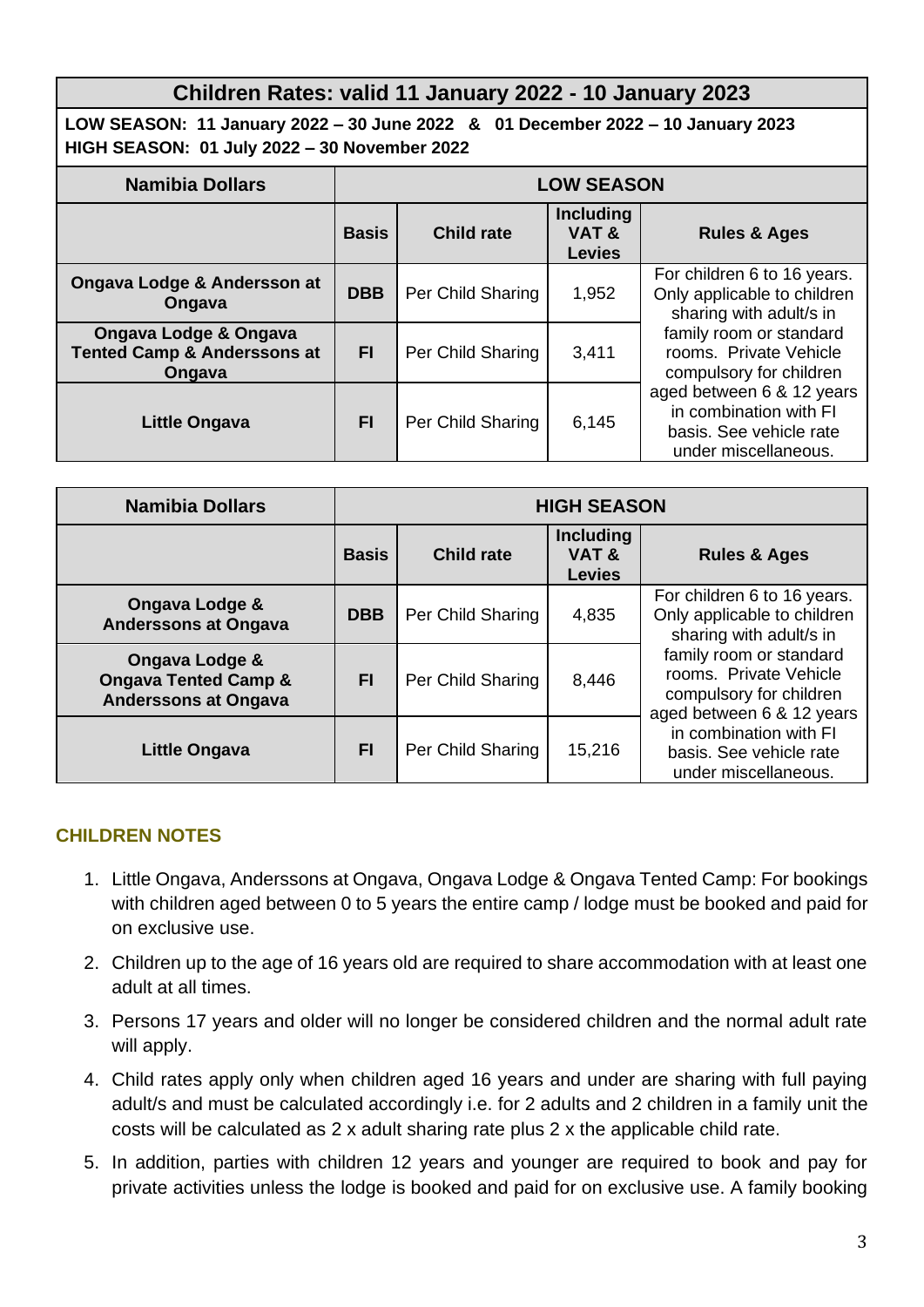will depend on the availability of a private vehicle/activities at the selected lodge for the period requested, in combination of FI basis.

- a. Parties with children 12 years and younger: A private vehicle/activities compulsory
- b. Parties with children 13 years and older: No private vehicle/activities necessary.
- 6. Unlike a confirmed Private Vehicle reservation, a Party configuration is not a default guarantee for exclusive use of a vehicle or private activities.
- 7. The minimum age requirement for activities on the Ongava Game Reserve is:
	- a. Guided Nature Walks activities is 13 years.
	- b. Use of the viewing hide is 13 years.
	- c. White rhino approaching is 16 years.
- 8. Triple share accommodation is on a request basis and only allowed for children 16 years and under sharing with adults - not for three adults sharing. Guests must accept that there is usually an impact on space and comfort in the case of triple share accommodation. Please contact reservations for further information.
- 9. Due to safety on the Ongava Game Reserve, there is no walking allowed at night between the rooms / tents.
- 10. For children travelling please advise the ages at the time of the reservation, therefore please provide a scan of passport / identity card or birth certificate or similar that contains name and date of birth.

| <b>Rates for guides and pilots</b>                     |                                      |                                              |  |  |  |
|--------------------------------------------------------|--------------------------------------|----------------------------------------------|--|--|--|
| <b>PROPERTY</b>                                        | <b>LOW SEASON</b><br>December - June | <b>HIGH SEASON</b><br><b>July - November</b> |  |  |  |
| Ongava Lodge & Ongava Tented Camp (per bed)            | 1,067                                | 1,216                                        |  |  |  |
| Little Ongava & Anderssons at Ongava (per single unit) | 2,134                                | 2,432                                        |  |  |  |

| <b>Miscellaneous</b>                                                      |            |       |  |  |
|---------------------------------------------------------------------------|------------|-------|--|--|
| Lunch Pack at Ongava Lodge & Anderssons at Ongava (included in FI rate)   | per person | 306   |  |  |
| Lunch at Ongava Lodge & Anderssons at Ongava (included in FI rate)        | per person | 386   |  |  |
| Scheduled Game Drives AM @ Ongava Lodge & Anderssons at Ongava            | per person | 1,901 |  |  |
| Scheduled Game Drives PM @ Ongava Lodge & Anderssons at Ongava            | per person | 1,097 |  |  |
| Scheduled Nature Walk @ Ongava Lodge & Anderssons at Ongava               | per person | 399   |  |  |
| Scheduled Night Drives @ Ongava Lodge & Anderssons at Ongava              | per person | 877   |  |  |
| Private Guide & Vehicle (cannot be booked on a DBB booking, only with FI) | per day    | 7,453 |  |  |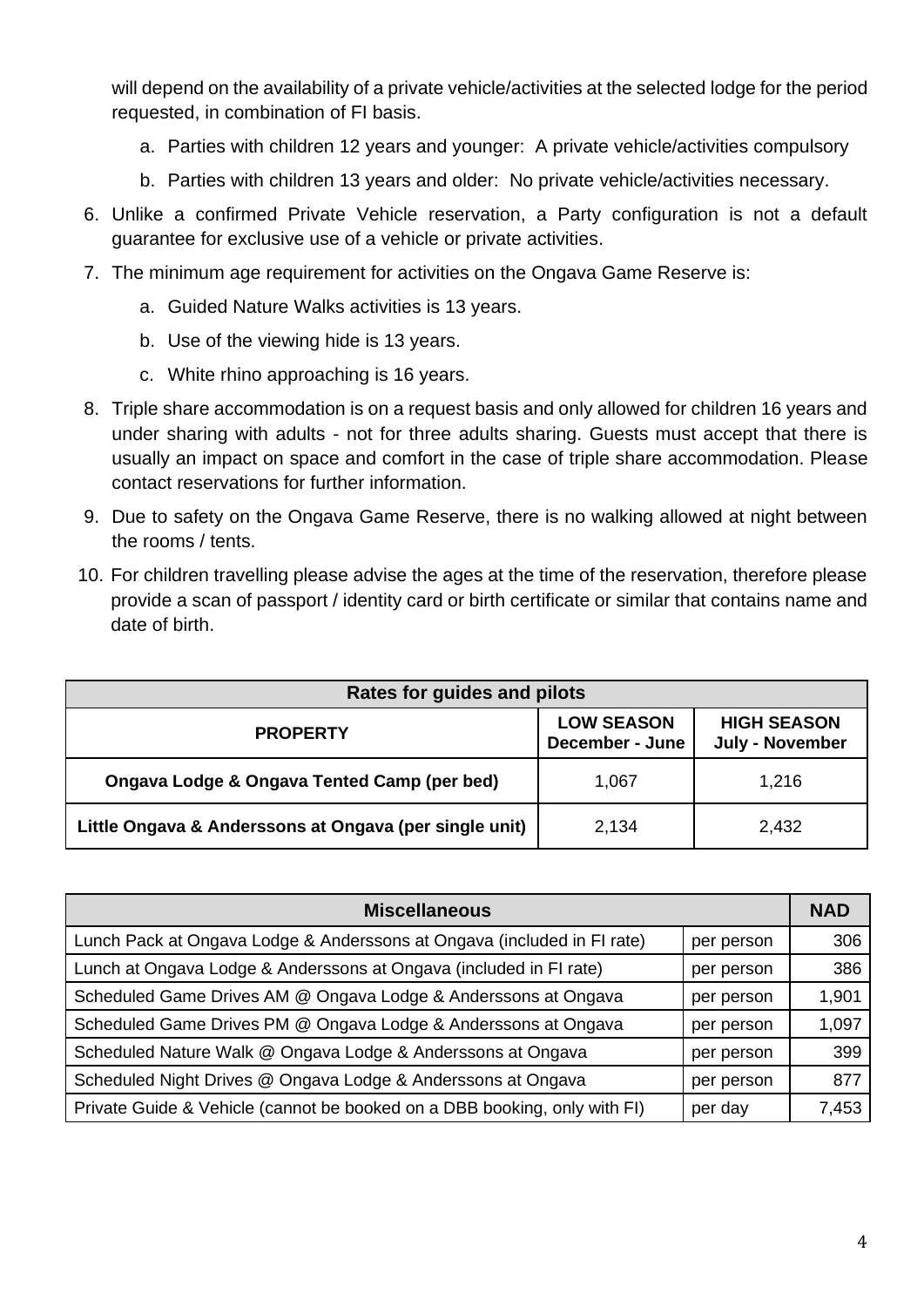# **PILOT AND MISCELLANEOUS NOTES**

- 1. Miscellaneous and Pilot/Guide rates are non-commissionable.
- 2. The pilot / guide accommodation available at the lodges are not of the same standard as the guest rooms.
- 3. The pilot / guide rooms at Ongava Lodge and Ongava Tented Camp have a twin set up (2 beds) which may be on a shared basis with other pilots / guides. For guaranteed single room use, double guide room rate applies.
- 4. Little Ongava and Anderssons at Ongava have single guide units and are charged as a single guide room (per bed rate x 2).
- 5. The pilot / guide rate includes accommodation, all meals, park fees, laundry, and all local drinks**\*** - excludes premium imported brands and champagne.

**\***Guides / Pilots / Hosts drinks are only included when they are working i.e. physically hosting their Guests. Any other consumption is for private use / own account, irrespective of number and types of drinks. Must be settled directly at the lodge before departure.

6. The pilot / guide rate **does not guarantee the occupant automatic participation in guest activities, participation is subject to availability**. If the guide / pilot / host needs to participate in the guests' activities, a private vehicle must be booked and paid for (private vehicle only possible on FI basis).

# **PRIVATE VEHICLE**

- 1. The private activity service includes all the standard activities at that lodge, be it guided nature walks or game drives on the reserve or in the Etosha National Park.
- 2. Private activities are only applicable on an FI basis, not on a DBB basis.
- 3. The group size and party configuration are not a default guarantee for exclusive use of a vehicle or private activities. If guests want to have a guaranteed private vehicle and guide, please book, and charge accordingly.
- 4. The private activity service commences with the afternoon activity on the day of arrival and ends with the morning activity on the day of departure.
- 5. Little Ongava does not have its' own private vehicle. Private activities at Little Ongava are on request and subject to the availability of the private vehicles on the Reserve.
- 6. Private vehicles and activities only bookable for consecutive days of entire booking. Ongava cannot accept a reservation request for a private activity on DAY-1 and then again on DAY-3 (DAY-2 might be fully booked). This negatively impacts the Lodge scheduling the guides, resulting unsatisfactory service.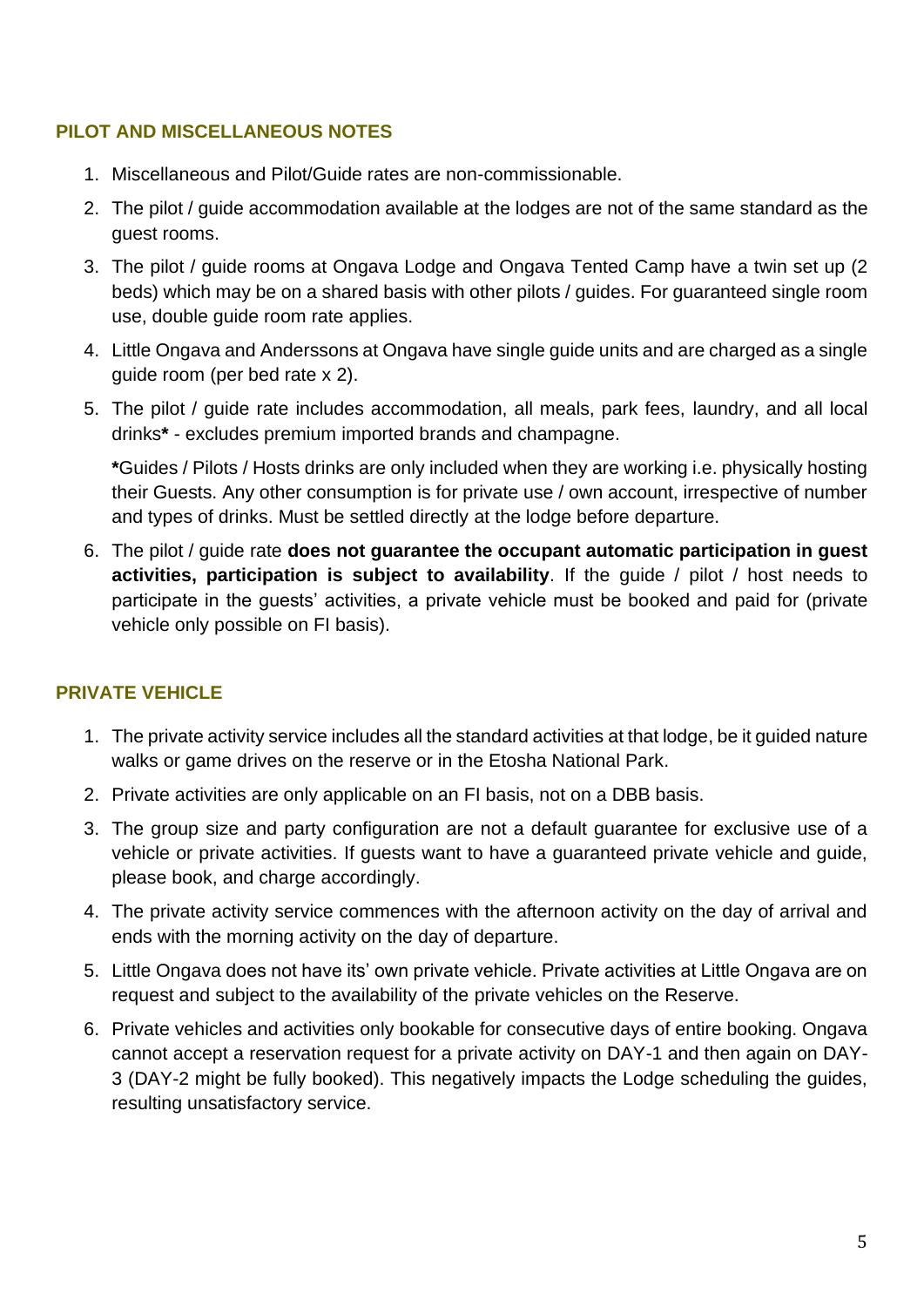#### **INSURANCE**

At Ongava Game Reserve it is a condition of travel that guests have travel insurance. Should they not have insurance cover, they will be personally responsible for any costs incurred as a result of a medical emergency or evacuation, as well as any other insurance claim situation such as loss of luggage.

#### **TERMS AND CONDITIONS**

Acceptance of these rates constitutes acceptance of the Terms and Conditions as set out herein.

#### **PAYMENT**

All individual bookings are considered "provisional" until the requested 25% non-refundable deposit of the total booking value is received. Payment on confirmed bookings will be taken on credit card details entered during the booking process, within 48 hours of making the reservation. Outstanding balances will be debited from the same credit card at 45-60 days prior to check-in. You will be required to present your card on check-in, for verification of filed credentials.

A maximum of 4 rooms may be booked by any one person for the same dates. Bookings of more than 4 rooms constitute a group reservation. Group rates are strictly subject to availability with separate Terms & Conditions. Please contact [reservations@ongava.com](mailto:reservations@ongava.com) for further information.

Payment is to be made into the following bank account, and a copy of the deposit slip is to be emailed to [accounts@ongava.com](mailto:accounts@ongava.com) as confirmation of payment.

#### **BANK DETAILS**

Ongava Game Reserve (Pty) Ltd Nedbank, Windhoek, Namibia Current Account Account Number: 11000082599 Branch Code: 461617 Swift Code: NEDSNANX

#### **CANCELLATION FEE STRUCTURE**

All reservations in a "confirmed" status, are liable for the below cancellation parameters should the booking be cancelled:

# **Cancellation parameters Cancellation fee** Cancellation 4 weeks or more before arrival (28 days and more) 25% of total booking Cancellation 3 weeks before arrival (21 days inclusive) 50% of total booking Cancellation 2 weeks before arrival (14 days inclusive) 75% of total booking Cancellation within 1 week before arrival (7 days inclusive) 80% of total booking No show 100% of total booking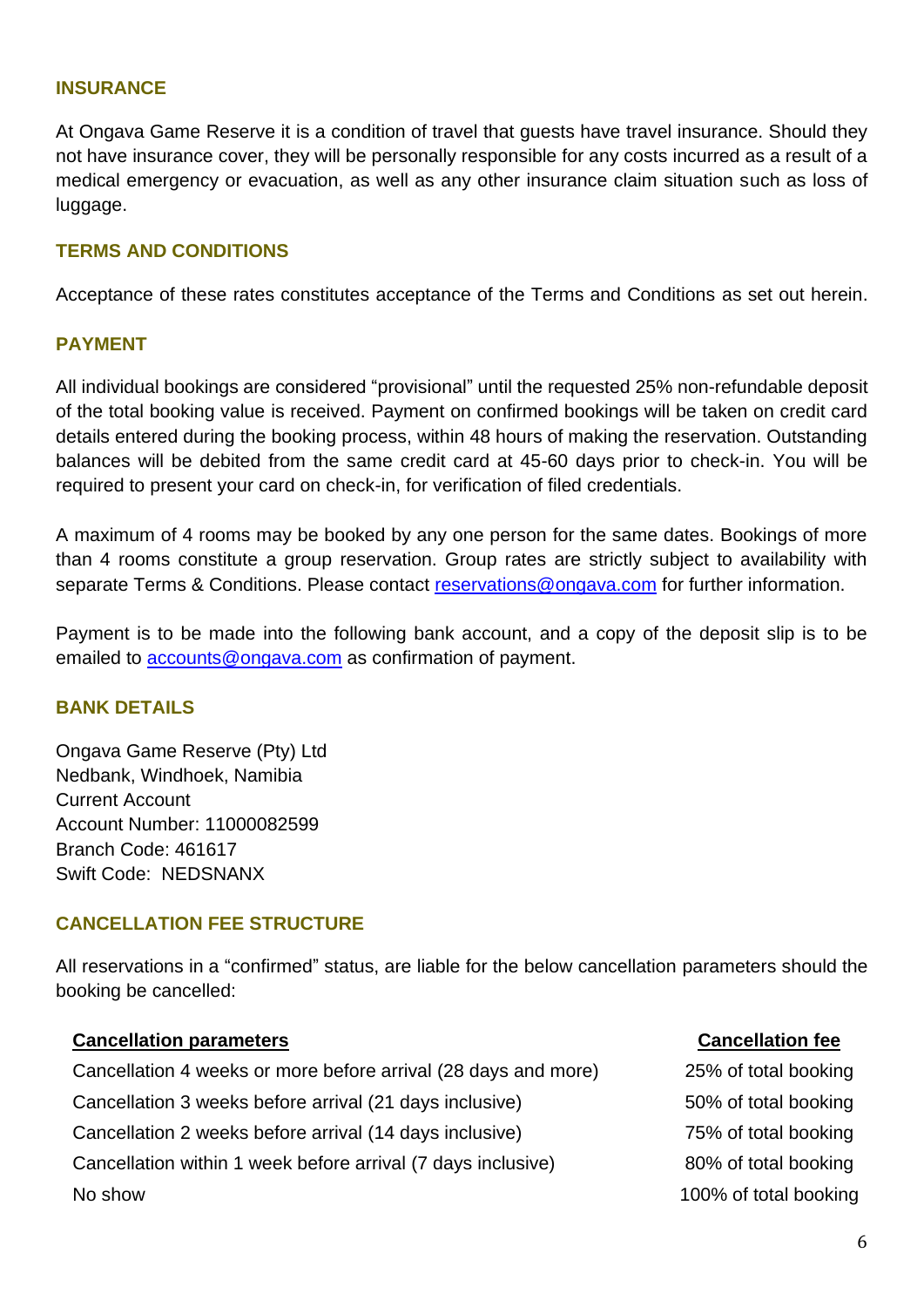The cancellation fee is calculated on the entire length of stay and the total booking value, including extras such as pilot / guide accommodation, activities, private vehicles, etc.

Ongava has the right to request confirmation of an expired provisional reservation at any time. Where Ongava is able to accept another confirmed reservation, Ongava shall reserve the right to request (not more than 60 days prior to arrival) the confirmation status of a provisional reservation. Within 48 hours of receipt of such advice from the Ongava team, please either fully confirm the reservation in writing or cancel the reservation.

The parties agree that all cancellations or alterations to bookings shall be done in writing only, to reach the Ongava office by email at reservations@ongava.com. No verbal cancellations of reservations are accepted. Any modification/amendment/alteration to an existing confirmed booking itinerary resulting in the value of the revised booking being less than the original booking will constitute a cancellation in part or in full.

# **COVID-19 SPECIFIC CANCELLATION TERMS AND CONDITIONS**

Ongava is committed to monitoring and amending our approach to travel, providing our guests both flexibility and security during the COVID 19 pandemic. The health and welfare of our guests, staff and their families will at all times continue to be our primary concern.

Ongava's Cancellation Policies are, as always, firm but fair. Whilst the global pandemic is official Ongava will review each booking where the guest has a COVID-19 specific circumstance individually and try to be as accommodating as possible.

The normal cancellation policy with standard terms and conditions and cancellation penalty will be applied until a booking with a COVID-19 specific circumstance can prove one of the following with reasonable written proof:

- 1. A Force Majeure event has occurred that has prevented the guest/s from travelling and the guest/s has submitted a claim to their Travel Insurance and such a claim has been declined. Reasonable written proof needs to be submitted.
- 2. The guest/s have embarked on their travels and have encountered one of the following circumstances en-route, which results in a last-minute cancelled booking. Reasonable written proof needs to be submitted of COVID-19 pandemic related travel disruption such as:
	- a. cancelled international flights;
	- b. declined boarding at check in;
	- c. declined entry into Namibia;
	- d. imposed lockdown;
	- e. in-transit positive PCR COVID-19 test results;
	- f. PCR COVID-19 test results not available within the timeframe;

For COVID-19 last minute cancelled bookings (7-days or less prior to arrival at the Ongava Game Reserve) our team will first offer the guest/s the opportunity to rebook new dates at the currently